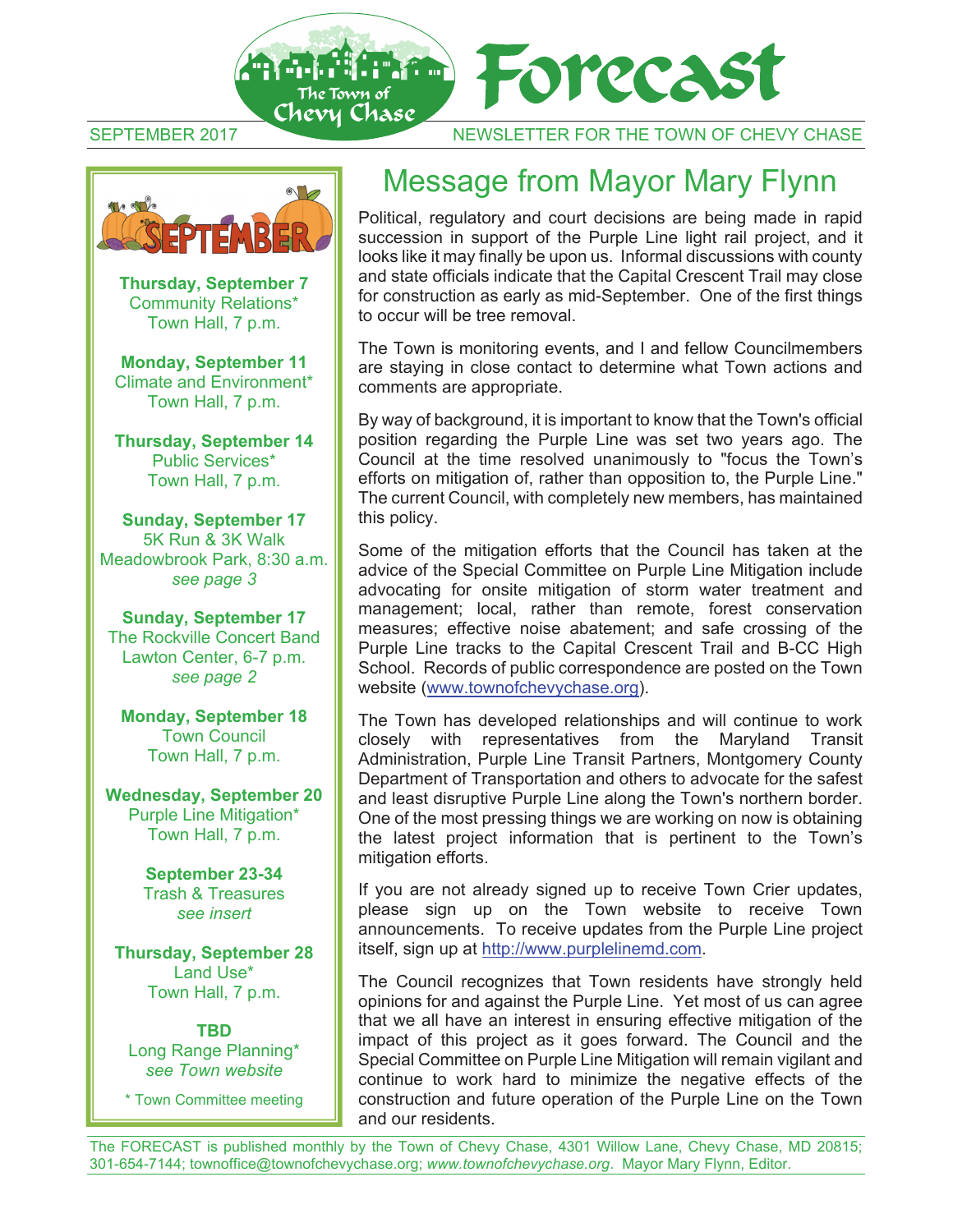## Neighborhood "Meet & Greets" Planned for Fall

Town Council Member Joel Rubin, who serves as the Council's Community Liaison, is planning to hold a series of neighborhood "Meet and Greets" this fall to engage residents about the Town and how the Council does its work. We will identity four neighborhood areas for outreach, including private homes to potentially host the events. The goal is to have one event each in September, October, November, and December. Each event will last approximately 90 minutes and will likely be held in the late morning on either a Saturday or Sunday.

These events will be an opportunity not only for residents to share their views of Town activities with one or more Council Members directly, but also for Town officials to discuss how residents can participate meaningfully in Town affairs. If successful, these events will continue into next year.

### Seeking a Co-Chair for the Community Relations Committee

The current Chair of the Community Relations Committee (CRC) is concluding her service next year, and we are looking for someone to volunteer as co-chair who can be trained to lead this vibrant "handson" committee. The CRC is an active group of people, most of whom work full time, have families, and still enjoy planning and working on events to enhance the lives of Town residents. If you have attended the Chili Dinner, the Independence Day celebration, a movie night or the semi-annual Art Show, then you have reaped the benefit of this committee's work. If you would like these events to continue, and help plan other new events, please don't wait. Contact the Town and volunteer now to be the new cochair. Call 301-633-2948 or email townoffice@townofchevychase.org.

# TOWN EVENTS

### The Rockville Concert Band

Kick off fall by hearing Rockville's premier band, The Rockville Concert Band, play some rousing music including marches and show tunes on Sunday, September 17 from 6 to 7 p.m. on the grounds of the Lawton Community Center. The band has played in a variety of venues including the Millennial Stage/Kennedy Center, National Cathedral and two European tours. A bonus is to hear Town of Chevy Chase Councilmember Barney Rush (sax) and town resident Julie Stanish (clarinet). And, to make it a complete evening, you'll find two terrific food trucks, *Tasty Grill to Go* (Middle Eastern) and *Say Cheese* (Grilled Cheese +), that will be on site starting at 5 p.m. Come and meet your neighbors, eat some fun food and hear some terrific all-American band music. Great for young, old and everyone in between.

## Veterans Town Hall Event in November

The Community Relations Committee is planning a Veterans Town Hall event to take place in November 2017. If this event is to happen, the Community Relations Committee needs to know how many veterans are living in the Town and if there is interest among our veterans in taking part. We hope to have veterans from all wars and branches of service involved.

The Town Hall event will be based on the Veterans Town Hall project that Sebastian Junger has been organizing, and Representative Seth Moulton (D-Mass) who served as a Marine lieutenant in Iraq, has espoused in Congress. You can read more about the premise of the Veterans Town Hall at http://www.sebastianjunger.com/vets-town-hall/.

If you are a veteran, please send your name and contact information to Wicca Davidson at wicca@wiccadavidson.com. The Community Relations Committee needs to have all responses by September 30 to determine if there are enough veterans living in town for this to be a meaningful event.

**Save The Date ~ Flu Clinic! Tuesday, October 17, 4-7 p.m. in the Town Hall.** More information will be included in the October Forecast newsletter.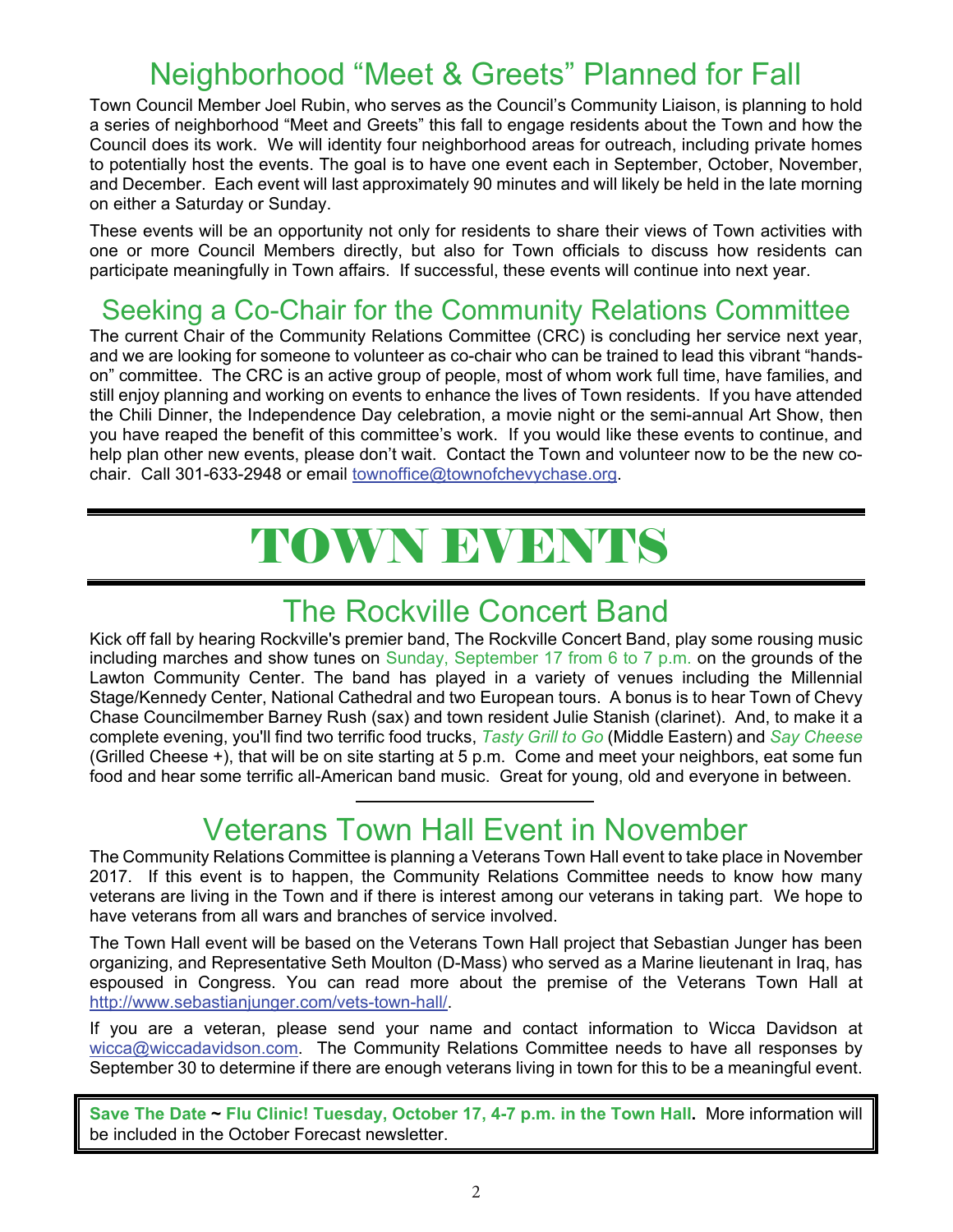# AROUND CHEVY CHASE

# CC@ H SEPTEMBER 2017 EVENTS

AGING IN AN ERA OF DISRUPTION AND OPPORTUNITY will be the topic of an evening program on Wednesday, Sept. 6, at 7 p.m. Howard Gleckman, Senior Fellow of The Urban Institute, and President of Suburban Hospital's Board of Trustees, will discuss how we will deliver -- and receive -- aging services in a rapidly changing political, financial, and demographic environment. He will describe the key role that community-based organizations, such as Chevy Chase At Home, play at a time when we are living longer, public resources are limited, and families are shrinking. This is the last of a three-part series of lectures on health-care issues as we age. At the Chevy Chase Village Hall.

Join neighbors at Brunch Bunch on Thursday, Sept. 14, 10 to 11:30 a.m. at the Olympia Cafe on Brookvllle Road. Everyone is welcome!

On Tuesday, Sept. 19, 2 to 4 p.m., at the CC Village Hall, CC@ H will present DANCE & MUSIC FOR PARKINSON'S: MOVEMENT, SONG & COMMUNITY. Based on a program developed by the Mark Morris Dance Group, this offers an enjoyable way for anyone - even someone using a walker - to increase coordination, flexibility, balance, freedom of movement, and strength. So come join the fun!

And in September our exercise classes, Gentle Seated Pilates and Balance and Zumba Gold will resume. Visit www.chevychaseathome.org for information and to register.

SAVE THE DATE — SUNDAY, OCT. 15, 2 TO 3:30 P.M.! Register now to hear Alexandra Zapruder discuss her recent book, Twenty-Six Seconds: A Personal History of the Zapruder Film.

## Lawton Community Center Fall Schedule

This fall, Life Line Screening will offer ultrasound technology screenings at Jane E. Lawton Community Center. There are a variety of screenings, and one specifically checks the arteries for signs of plaque buildup. If you would like to have a screening or receive more information, please drop by the Community Center and pick up a flyer to pre-register and receive a special discount price, offered by Life Line. The event will be held Friday, September 29, 2017, 8:30 a.m. - 5:30 p.m.

We are also bringing back our popular picks: Boxing 4 Fitness and a couple of arts and crafts classes, Oil or Acrylic Painting -- Your Choice and It's A Stitch, a sewing class. Your classic favorites will be returning, 55+ Bone Builders and Bone Builders Plus (advanced), Pickleball (indoor court), Easy Yoga, Hatha Yoga & Stress Management and Pilates for Fitness. To register online for any of these opportunities, visit our website at www.ActiveMONTGOMERY.org. For specific information about the Center, please contact our front desk staff at 240-777-6855.

RunforEveryMind 5K Run & 3K Walk

Sunday, September 17, 8:30 a.m., Meadowbrook Park Run and walk through the trees and trails of Meadowbrook Park at the 2nd Annual RunforEveryMind on Sunday, September 17, 2017. For more information and to register, visit www.every-mind.org.





# 28th Annual Taste of Bethesda

Saturday, October 7, 11 a.m. - 4 p.m., Woodmont Triangle Bethesda's famous food and music festival brings 60 restaurants and five stages of entertainment to Bethesda's Woodmont Triangle. For more information, visit www.bethesda.org/bethesda/taste-bethesda.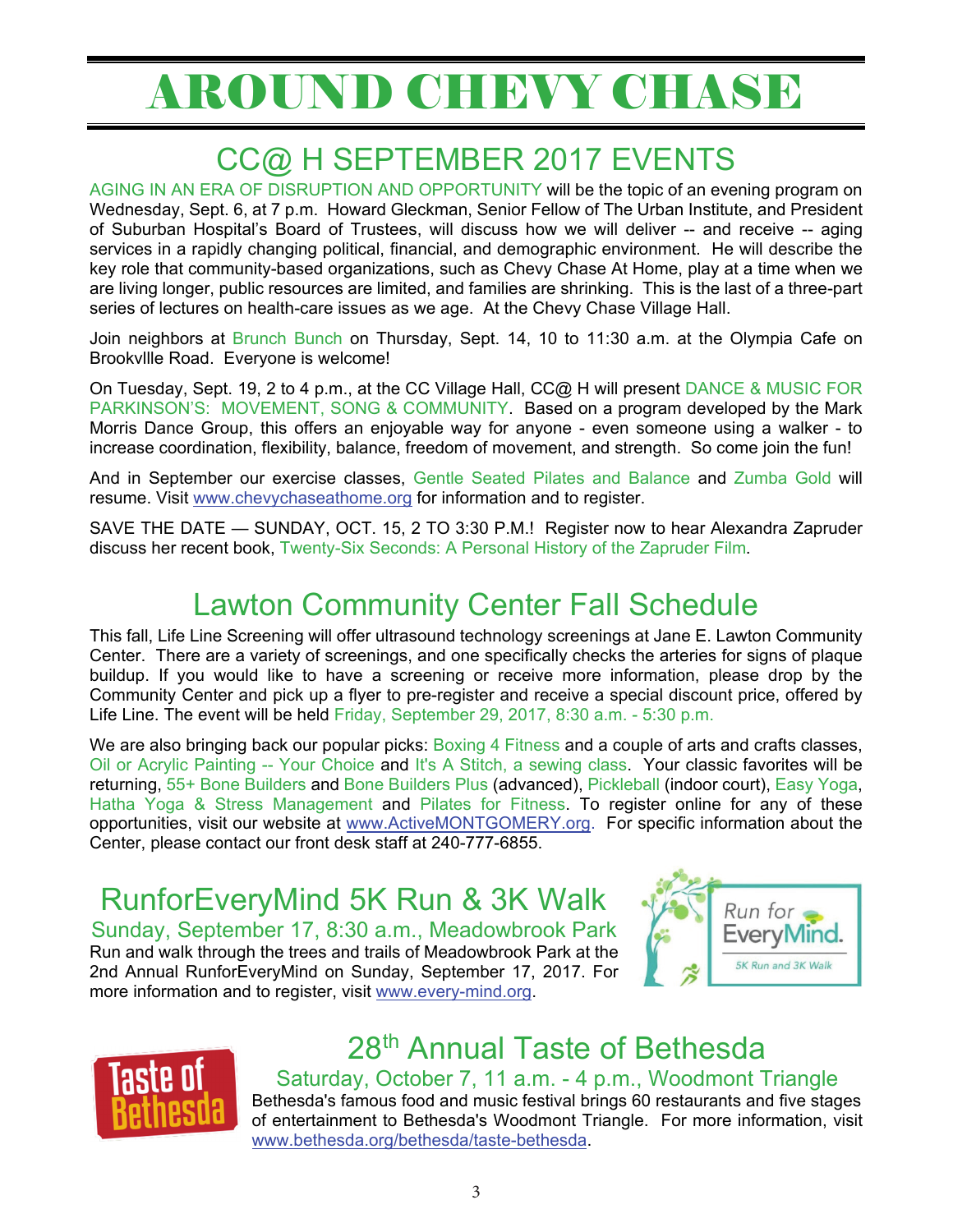## The Town of Chevy Chase Welcomes Students Back to School!

### DRIVE WITH CARE! WALK WITH CAUTION!

Please observe all posted traffic and permit parking signs in the vicinity of Chevy Chase Elementary School. Please remember that all dogs must be leashed when on school property, and owners must pick up after their pets.



### **Town of Chevy Chase**  4301 Willow Lane Chevy Chase, MD 20815

PRSRT STD US POSTAGE PAID Gaithersburg, MD Permit No. 418

**TOWN COUNCIL**  *Mary Flynn, Mayor Barney Rush, Vice Mayor Cecily Baskir, Secretary Scott Fosler, Treasurer Joel Rubin, Community Liaison* 



This newsletter is printed on recycled paper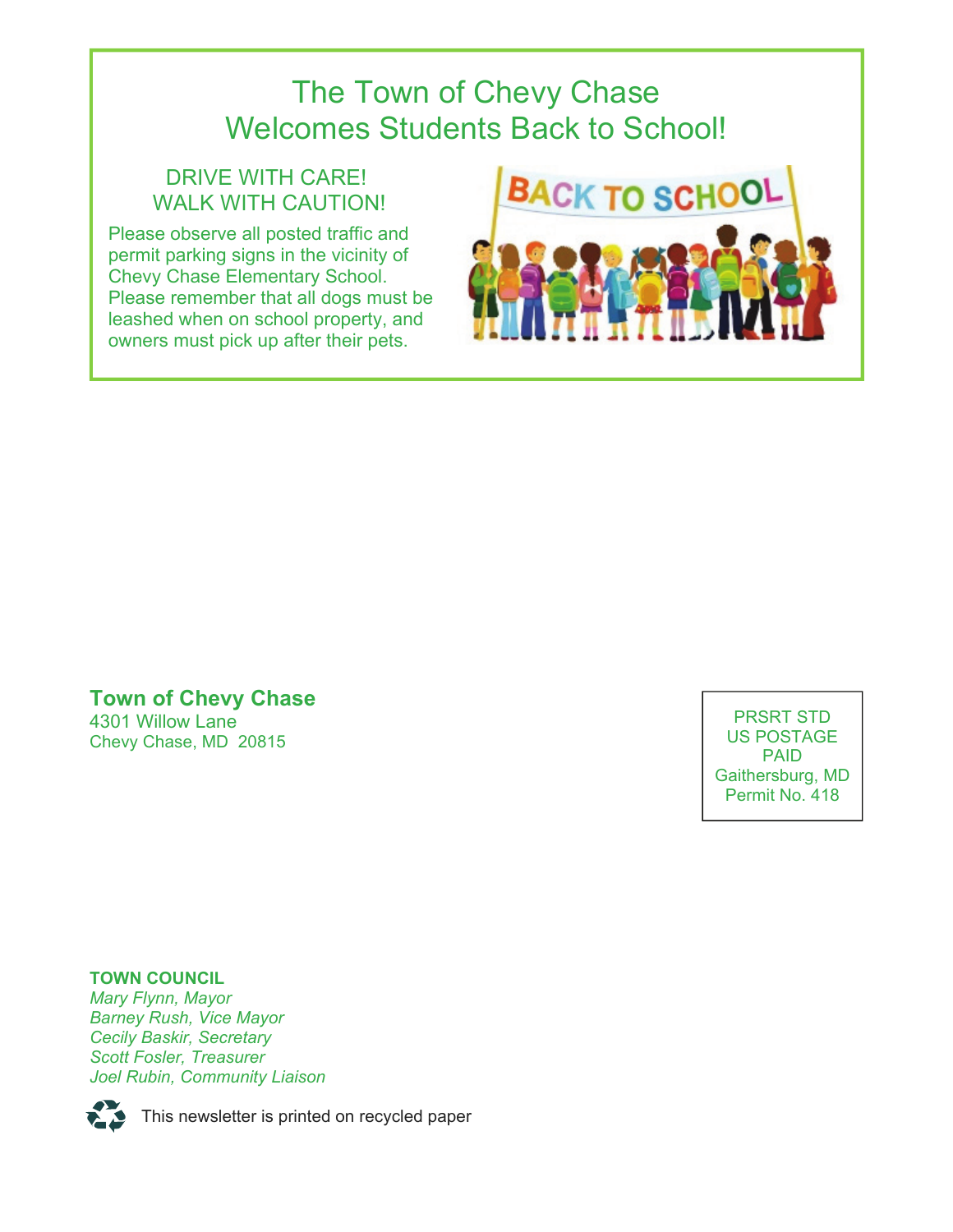# TRASH & TREASURES

The Town's fall Trash and Treasures is scheduled for the weekend of September 23 & 24. The Town offers this bulk trash pickup so that residents can dispose of items that are no longer usable, such as appliances (doors must be removed for safety), furniture, rolled rugs, mattresses, games and bikes. If the items are usable, we encourage you to review the list of Alternatives to Trash and Treasures (see reverse). We have tried to give you a variety of options.

### **GUIDELINES**

- $\triangleright$  Please remember to bag, box or contain all of your discards.
- $\triangleright$  Please do not put items on the curb before Friday afternoon, September 22.
- $\triangleright$  The following items will not be picked up:
	- NO construction debris
	- NO parts of junked automobiles (engines, transmissions), boats or trailers
	- NO loose glass of any kind
	- NO firewood or fencing of any kind
	- NO paint cans
	- NO flammable or hazardous liquids or solids
	- NO recyclable items, such as newspapers, mixed paper or cardboard, landscape pots, old books and magazines, large plastic bins - please recycle!
	- NO shrubbery cuttings, yard clippings, leaves or grass recycle with yard trash!

If you have questions about how to discard any of these items, please call the Town Office at 301- 654-7144. We will be happy to help you arrange a special pick-up for items that are not included in Trash and Treasures. There is a charge for a special pickup.

PICK UP SCHEDULE: At 7 a.m., Monday, September 25, a crew will begin clearing feeder streets to Chevy Chase Elementary School. During non-rush hours, the peripheral streets will be cleared. After these priority streets are cleared, the truck will proceed according to a pre-arranged schedule. Once a street has been cleared, the contractor will *not* return to that street. Residents who discard items after the street has been cleared will have to arrange for a special pick-up.

### Hazardous Waste Disposal

The Household Hazardous Waste receiving area at the Shady Grove Solid Waste Transfer Station is located in the recycling drop-off section of the Public Unloading Area, 16101 Frederick Rd, Derwood, MD 20855. Please use the car entrance to the facility. The drop-off is open Monday - Friday, 7 a.m. to 8 p.m.; Saturday, 7 a.m. to 5 p.m. and Sunday, 9 a.m. to 5 p.m. Household Hazardous Waste can only be received during these hours -- please do not drop off this material at other times. Batteries are accepted (alkaline batteries may be put in regular trash) as are fertilizers with herbicides; fluorescent light tubes and bulbs, including CFLs; herbicides; insecticides; mercury containing items; oil-based paints; paint thinners; pesticides; and used motor oil and most other oils. Visit www.montgomerycountymd.gov/recycling for a complete list of items accepted or for more information.

### New Homes for Old Bikes

Bikes for the World's mission is to collect valuable but unwanted bicycles and related material -- parts,



tools, and accessories -- in the United States and deliver them at low cost to community development programs assisting the poor in developing countries. If you have a bike you would like to donate, please take it to 11720 Parklawn Drive, Rockville, MD, 703-740-7856. A \$10/bike donation is suggested to defray shipping to overseas charity partners. Receipts will be provided for all material and cash donations. For more information, please visit www.bikesfortheworld.org.

(*See reverse side for Alternatives to Trash & Treasures*)